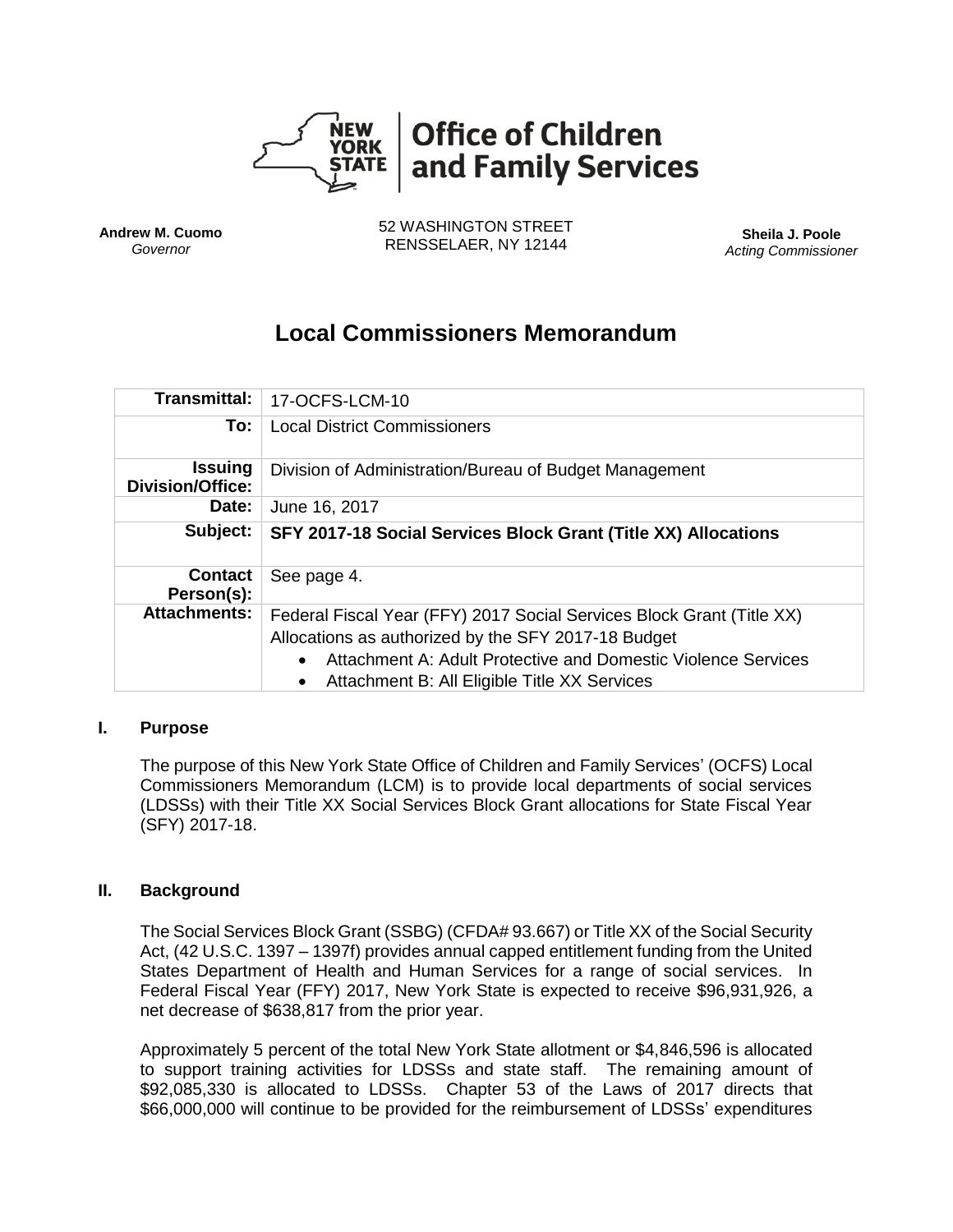for adult protective and domestic violence services, and the remaining funding of \$26,085,330 will be available to reimburse other eligible Title XX services expenditures. The funds are available to reimburse for eligible expenditures made from October 1, 2016, through September 30, 2017, and must be final accepted in the Automated Claiming System (ACS) by March 31, 2018.

## **III. Other Related 2017-18 Budget Actions**

The SFY 2017-18 Enacted Budget continues to appropriate \$964 million of Temporary Assistance for Needy Families (TANF) funding for the Flexible Fund for Family Services (FFFS). Under the FFFS, child welfare services may be funded for families that meet the TANF-Emergency Assistance to Families (EAF) eligibility criteria and/or for families with incomes up to 200 percent of the federal poverty level. LDSSs also have the option to transfer a portion of their FFFS allocation to the Title XX Social Services Block Grant. Federal law requires that any FFFS funding transferred to the Title XX Social Services Block Grant must be used for children and their families with incomes below 200 percent of the federal poverty level. Recipients of the Title XX below 200 percent funds also must be either U.S. citizens or qualified aliens as defined by the Personal Responsibility and Work Opportunity Reconciliation Act of 1996.

Among the programs that can be supported with funds transferred to Title XX from an LDSS's FFFS allocation are the TANF Transfer to Title XX below 200 percent for preventive, child protective, aftercare and adoption services, and the TANF transfer to Title XX for otherwise eligible Title XX below 200 percent expenditures. Consistent with federal statute, a statewide total of 30 percent of the state's total TANF funds may be transferred to the Child Care and Development Block Grant (CCDBG) and/or to the Title XX Social Services Block Grant, with an upward statewide limit of 10 percent for the Title XX transfer. Under Chapter 53 of the Laws of 2017, for SFY 2017-18, an LDSS may transfer up to 32 percent of its FFFS allocation to the amount of TANF funds that may be transferred to the CCDBG and Title XX combined, with up to 25 percent of its FFFS allocation going to Title XX.

With the establishment of FFFS in SFY 2005-06, district-specific child welfare services thresholds were enacted. For SFY 2017-18, the total combined threshold continues to be \$342,322,341. In order for districts to receive state reimbursement for eligible child welfare expenditures, each district must expend FFFS funds for Title XX below 200 percent, TANF-EAF child welfare services, FFFS child welfare direct services for families with income below 200 percent, and administration at a level equal to or greater than that district's portion of the \$342,322,341 statewide child welfare services threshold. If districts do not meet the child welfare threshold through child welfare expenditures under FFFS and FFFS funds transferred to Title XX, they will not receive 62 percent reimbursement for their other child welfare costs, other than community optional preventive services.

## **IV. Title XX Social Services Block Grant Methodology**

The Title XX allocations provide \$66,000,000 for the reimbursement of LDSS expenditures for adult protective and domestic violence services, and \$26,085,330 for the reimbursement of other eligible Title XX services expenditures for a total of \$92,085,330. The allocation methodology is as follows: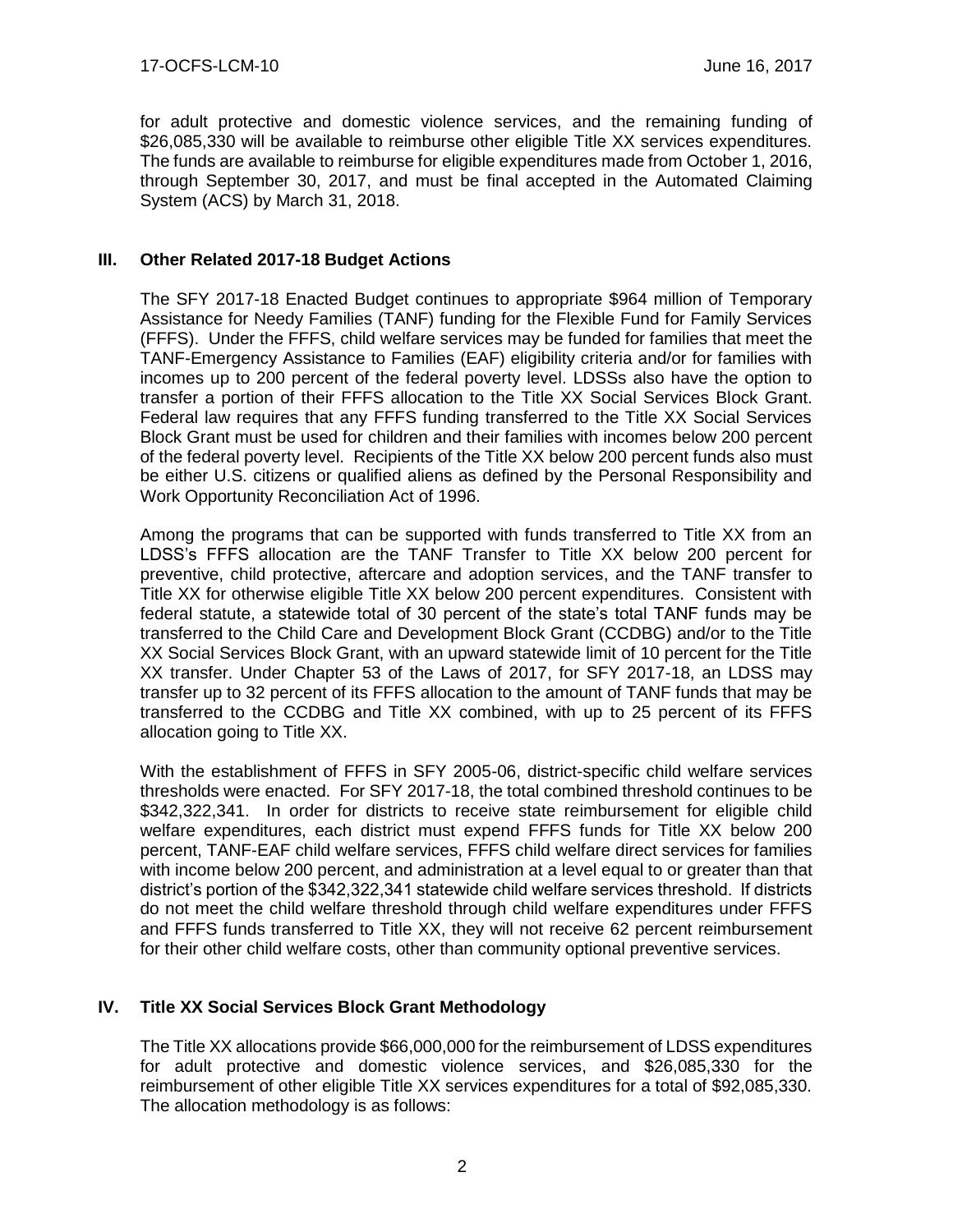**Adult Protective and Domestic Violence Services (Attachment A):** In accordance with appropriation language, \$66,000,000 is set aside to provide 100 percent reimbursement to LDSSs for eligible Title XX services expenditures for adult protective and for residential services for victims of domestic violence who are determined to be ineligible for public assistance during the time they are in a residential program for such victims and for non-residential services for victims of domestic violence (collectively "domestic violence services"), incurred on or after October 1, 2016, through September 30, 2017, and claimed by March 31, 2018, for settlement purposes. Allocation of this funding is based on each LDSS's share of claims for those services, adjusted by the applicable cost allocation methodology and net of any retroactive payments, for the 12 month period ending June 30, 2016, that was submitted on or before January 3, 2017.

If an LDSS does not fully expend its allocation, the funds may be reallocated to other LDSSs with eligible claims that exceed their allocations. Eligible adult protective and domestic violence services expenditures in excess of the allocation are eligible for state reimbursement at the rate of 98 percent of 50 percent (or 49 percent) after any additional federal reimbursement is applied.

It should be noted that FFFS funds also are available to cover costs eligible for Title XX below 200 percent. An LDSS can elect to transfer a portion of its FFFS funds allocation to Title XX, to fund adult protective and domestic violence services **for children and their families** with incomes less than 200 percent of the federal poverty income level for the family.

**All Other Eligible Title XX Services (Attachment B):** The remaining funding of \$26,085,330 may be used to reimburse other eligible Title XX services expenditures incurred on or after October 1, 2016, through September 30, 2017, and claimed by March 31, 2018, for settlement purposes. The allocation of these funds is based on each LDSS's claims for eligible Title XX services, for the 12-month period ending June 30, 2016, that was submitted on or before January 3, 2017. The allocation methodology for these funds does not consider adult protective and domestic violence services, as those claims were considered in allocating the \$66,000,000 set aside mentioned above. Although the allocation of these Title XX funds did not include claims for adult protective and domestic violence services, these funds may be used to reimburse the costs of such services. The allocation methodology considers claims for preventive services, child protective services, aftercare services, and adoption services (including post-adoption services).

If an LDSS does not fully expend its allocation, the funds may be reallocated to other LDSSs with eligible claims that exceed their allocations. Title XX eligible services expenditures, other than adult protective services, domestic violence services and child welfare services, in excess of the allocation are **not** eligible for state reimbursement.

## **V. Claiming**

Expenditures for allocations included in this publication are claimed as follows:

| Title XX | Services for Recipients                 | Schedule G  | LDSS-1372   |
|----------|-----------------------------------------|-------------|-------------|
|          | Administrative Expenditures Schedule D2 |             | LDSS-2347-B |
|          | Training                                | Schedule D6 | LDSS-2347-C |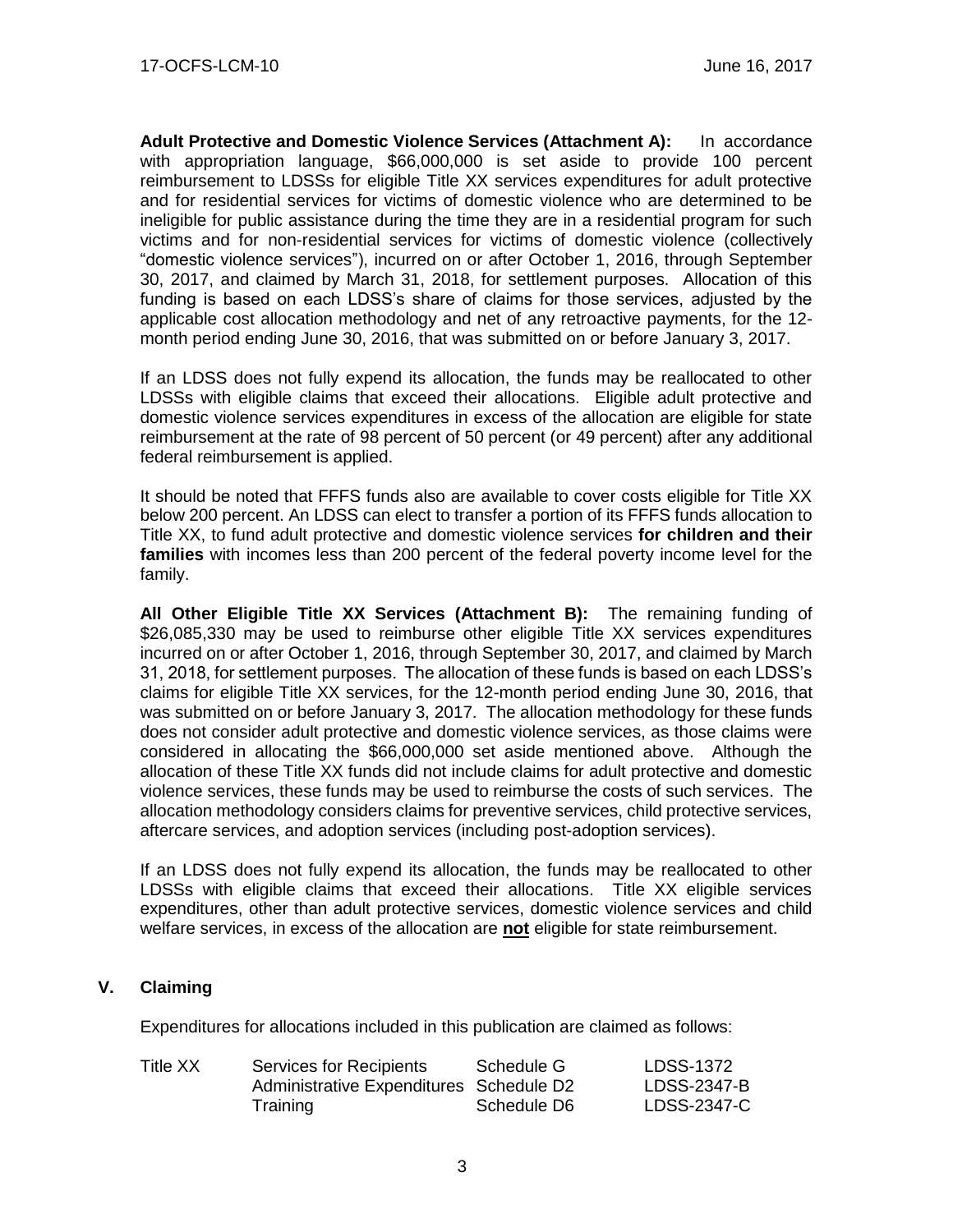Instructions for claiming Services for Recipients can be found in the *Fiscal Reference Manual*, Volume 2, Chapter 3. Instructions for claiming administrative expenditures can be found in the *Fiscal Reference Manual*, Volume 3, Chapter 9. Instructions for claiming training expenditures can be found in the *Fiscal Reference Manual*, Volume 3, Chapter 13. The *Fiscal Reference Manual* is available at [http://otda.ny.gov/resources/fiscal](http://otda.ny.gov/resources/fiscal-reference/)[reference/](http://otda.ny.gov/resources/fiscal-reference/)

## **VI. Contact Information / Questions**

Questions pertaining to the allocations may be directed to:

Shonna Clinton, Local Operations Manager, Bureau of Budget Management, (518) 474-1361 Email – [Shonna.Clinton@ocfs.ny.gov](mailto:Shonna.Clinton@ocfs.ny.gov)

Questions pertaining to the FFFS Plan and Fiscal Claiming may be directed to the Office of Temporary and Disability Assistance:

FFFS Plan:

Elida Tomasulo, (518) 474-8905 Email – [Elida.Tomasulo@otda.ny.gov](mailto:Elida.Tomasulo@otda.ny.gov) 

Fiscal Claiming:

Claiming Questions (Upstate): Dan Stuhlman, (518) 474-7549 Email – [Dan.Stuhlman@otda.ny.gov](mailto:Dan.Stuhlman@otda.ny.gov)

Claiming Questions (Downstate): Michael Simon, (212) 961-8250 Email – [Michael.Simon@otda.ny.gov](mailto:Michael.Simon@otda.ny.gov)

*/s/ Derek J. Holtzclaw*

#### **Issued by:**

Name: Derek J. Holtzclaw Title: Associate Commissioner for Financial Management Division/Office: Administration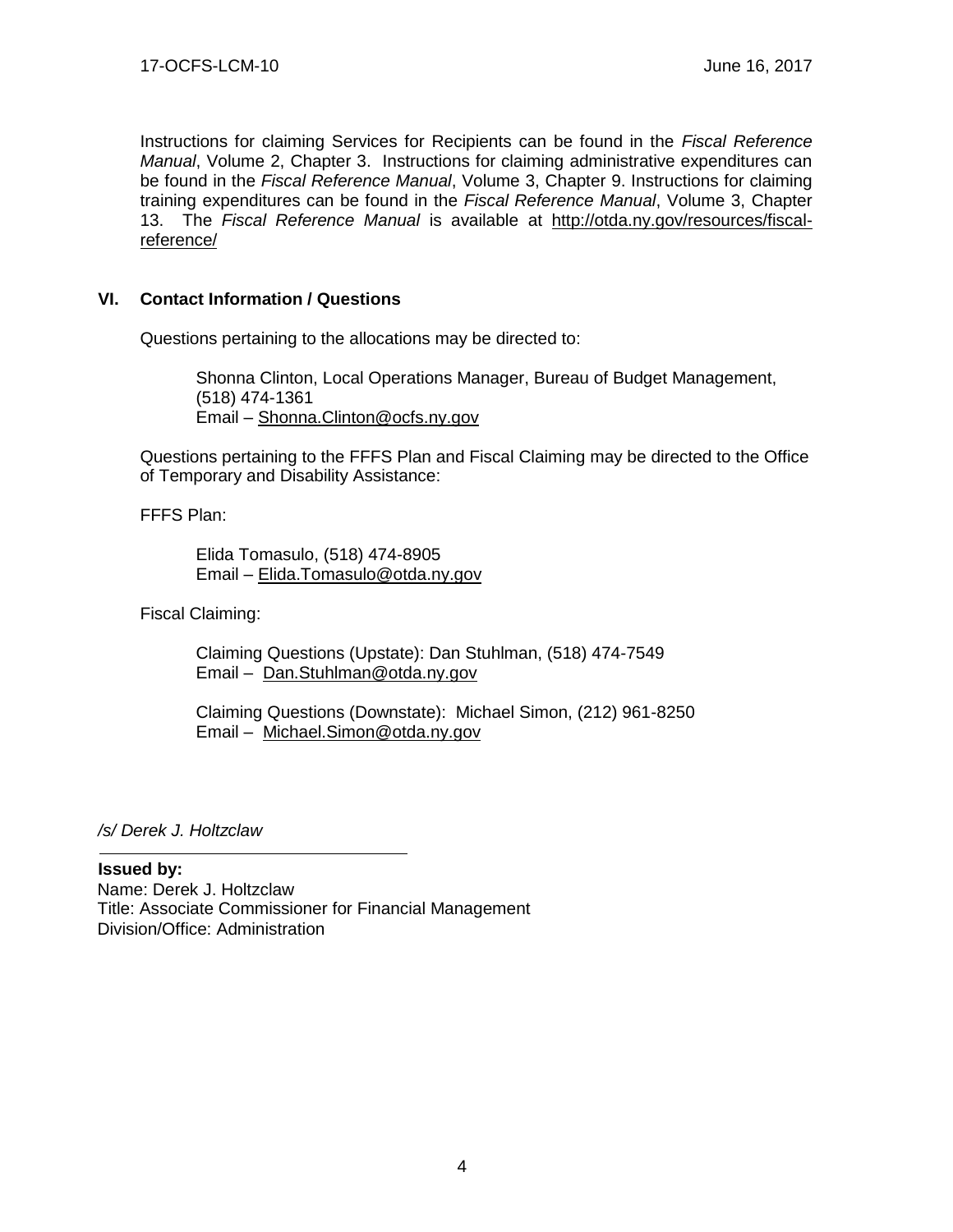#### **Attachment A Title XX FFY 2017 Adult Protective and Domestic Violence Services**

| <b>District</b> | <b>Allocation</b> | <b>District</b>      | <b>Allocation</b> |
|-----------------|-------------------|----------------------|-------------------|
| Albany          | 1,589,971         | Ontario              | 168,838           |
| Allegany        | 84,971            | Orange               | 857,505           |
| <b>Broome</b>   | 394,712           | Orleans              | 61,379            |
| Cattaraugus     | 145,790           | Oswego               | 278,054           |
| Cayuga          | 175,396           | Otsego               | 145,037           |
| Chautauqua      | 241,931           | Putnam               | 95,391            |
| Chemung         | 217,237           | Rensselaer           | 279,210           |
| Chenango        | 109,336           | Rockland             | 656,902           |
| Clinton         | 200,065           | Saratoga             | 199,865           |
| Columbia        | 165,699           | Schenectady          | 450,366           |
| Cortland        | 143,904           | Schoharie            | 87,368            |
| Delaware        | 185,356           | Schuyler             | 44,651            |
| <b>Dutchess</b> | 1,016,006         | Seneca               | 72,912            |
| Erie            | 1,868,549         | <b>Steuben</b>       | 203,188           |
| <b>Essex</b>    | 115,395           | Saint Lawrence       | 226,097           |
| Franklin        | 109,605           | <b>Suffolk</b>       | 2,324,633         |
| Fulton          | 101,873           | Sullivan             | 200,736           |
| Genesee         | 90,213            | Tioga                | 97,984            |
| Greene          | 114,194           | Tompkins             | 188,123           |
| Hamilton        | 5,593             | <b>Ulster</b>        | 355,992           |
| Herkimer        | 102,973           | Warren               | 95,313            |
| Jefferson       | 254,385           | Washington           | 90,604            |
| Lewis           | 62,557            | Wayne                | 121,146           |
| Livingston      | 152,134           | Westchester          | 3,137,430         |
| Madison         | 190,849           | Wyoming              | 34,309            |
| Monroe          | 1,015,429         | Yates                | 42,916            |
| Montgomery      | 59,035            |                      |                   |
| Nassau          | 1,448,904         | Upstate              | 22,294,169        |
| Niagara         | 319,832           |                      |                   |
| Oneida          | 328,039           | <b>New York City</b> | 43,705,831        |
| Onondaga        | 768,287           |                      |                   |
|                 |                   | <b>Statewide</b>     | 66,000,000        |